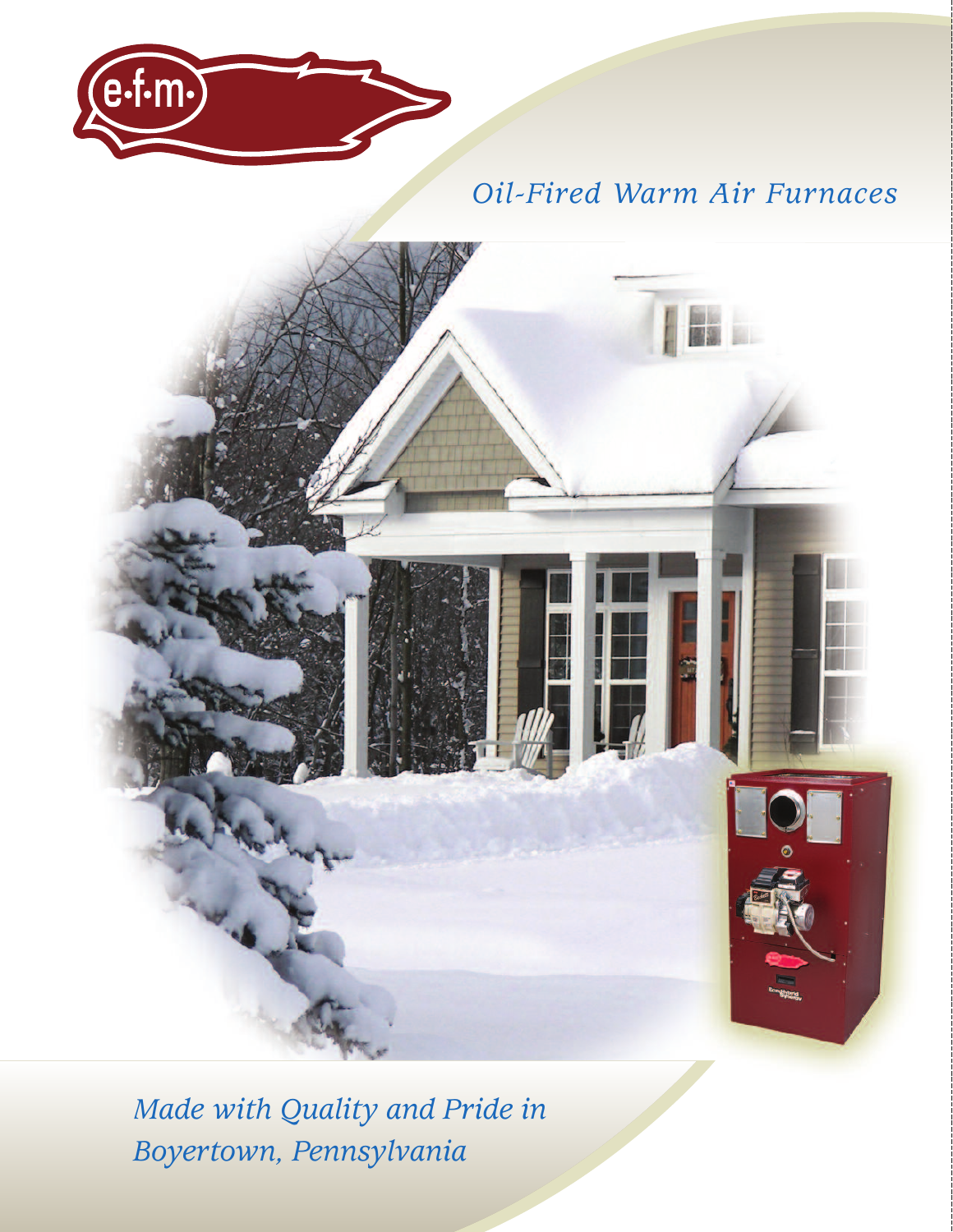## *EFM Series*

EFM Series furnaces are built around a 10-gauge primary heat exchanger and a 14-gauge secondary heat exchanger and are lined with specialty-grade 18SR Stainless Steel for extra protection against premature failure. These reliable furnaces are also equipped with ceramic fiber combustion chambers that are completely removable for servicing.

<sup>1</sup> Please check with your installer on the availability of State and Federal rebates. <sup>2</sup> RSM-600 model has front and rear flue.

- Available blower motors: 4-speed Direct Drive PSC or Variable Speed ECM (See details on back page)
- Enclosed vestibule
- Multiple firing rates
- Accessible cleanout ports
- Highboy and Lowboy models
- Your choice of burner: Beckett, Riello, or Carlin, plus Carlin EZ-H2L 2-Stage
- Packed and delivered in rugged wooden crates
- Limited Lifetime Warranty, 5-Year Parts Warranty



*Ultrasonically-tested heavy-gauge Primary and Secondary Heat Exchangers*

### *EFM Star Series*

Designed for the low-profile needs of today's homes, EFM Star furnaces feature a 3-pass design (far right) with fuel efficiency of 86.2% (that may qualify for certain energy rebates<sup>1</sup>)! Our signature front or rear flue design is ideal for today's retrofit oil furnace market. 2

> <sup>3</sup> This furnace must be installed with an ECM blower assembly and the proper heat pump and air conditioning equipment to achieve 2-stage oil heating, 2-stage heat pump, and 2-stage air conditioning.



EFM Star furnaces can be installed with a Beckett, Riello, or Carlin burner, and also as a direct-vent furnace with the Riello BF3.

- Available blower motors: 3-speed Direct Drive PSC or Variable Speed ECM (See details on back page)
- Heating capacity: 60,000 BTUH's to 89,000 BTUH's with multiple firing rates
- Cooling capacity: 1-1/2 tons to 4 tons
- Available with our exclusive nrgMax 9103i control.
- Easy-access cleanout ports
- Install as a low-profile Highboy or as a Horizontal with a left or right discharge
- Chimney-vent or direct-vent capabilities
- Packed and delivered in rugged wooden crates
- Limited Lifetime Warranty, 5-Year Parts Warranty



# Oil-Fired Warm Air Furnaces ... hand-crafted in Boyertown, PA



 $e$ -f-m-

*Ceramic fiber combustion chamber*



*Front flue*

*Easy-access, swing-out control panel*



#### **"Hybrid Synergy" ECM Blower Motors**

#### **Automatic Humidity Control**

By installing an ECM Blower Motor, a humidifier, and a humidistat on your EFM Star or EFM Furnace, you can automatically control the humidity levels in your home ... and save up to 5% on your annual cooling bill! (See details on back page.) Here's why:

• To remove excess humidity from your home during the cooling season, you probably turn down your thermostat to run your air conditioner more. An ECM-powered furnace, controlled by a humidistat, will automatically extract that uncomfortable humidity as your house is being cooled.



• In the heating season, the combination of an ECM-controlled furnace and a humidifier allows you to keep the thermostat set lower, because humidified air feels warmer.

#### **2-Stage Cooling ... 2-Stage Heat Pump Backup**

Because warm air furnaces are usually sized for your 10 hottest and coldest days of the year, your ECM Blower, when installed with 2-stage cooling or 2-stage heat pump backup, will probably run on low speed 90% of the time and operate in 2nd stage only on those days when really needed. It's like having two units in one!

#### **Improved Indoor Air Quality for Less**

Because indoor air quality is an increasingly-important factor in home heating buying decisions (and constant air flow is needed for these measures to be effective) it is comforting to know that the EFM Star and EFM ECM Hybrid Synergy Systems consume much less energy in "Constant Fan Mode" than a PSC system.



# п., IIII <u> IIIIIIIIIIIIIIIII</u> **MINITED**

*Cleanout Port*



#### **2-Stage Oil Heating**

Our answer to the gas industry! The EFM REH-750 and REL-750 front and rear flue is available with the Carlin EZ-H2L Burner, so you have the capacity of 2-stage oil heating, 2-stage heat pump, and 2-stage air conditioning<sup>3</sup>. The Carlin EZ-H2L gives you a 50% turndown ability. This burner must be installed with the EFM ECM blower option (See back page).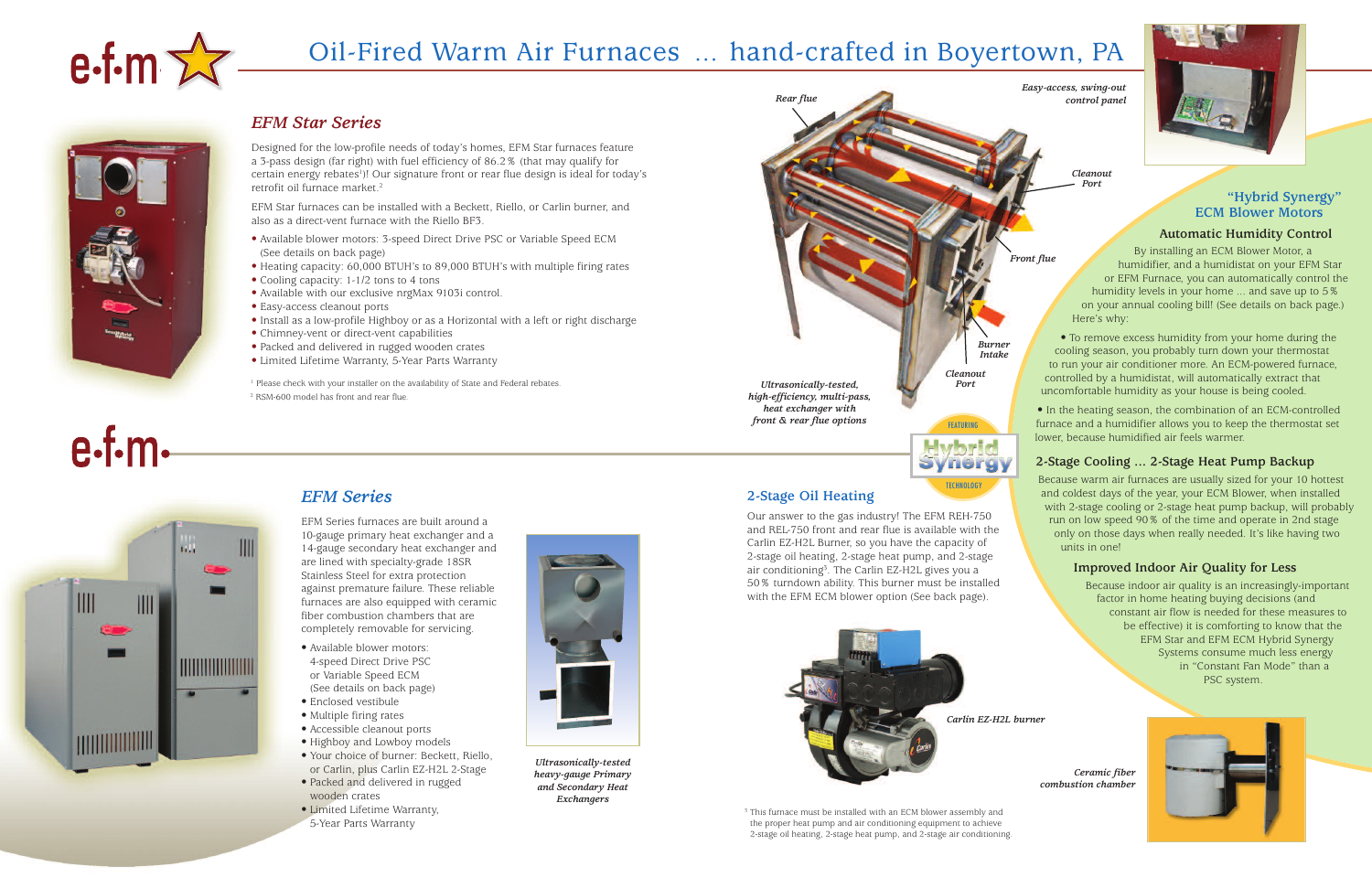**EFM HI-BOY**

**EFM LO-BOY**

 $\mathbf{c}$ 

#### **Dimensions and Specifications**

\* Specify front or rear flue on Lo-Boy models

400 CFM = 1 ton. Additional specifications available on request.

*The EFM Star can be installed as a low-profile highboy or as a horizontal with a left or right discharge (below).*

> \* The EFM ECM RSM-500 and ECM RSM-600 furnaces equipped with ECM Variable-Speed Blower Motors have achieved "Energy Star" status under Version 4.0 ENERGY STAR Furnace specifications: • Annual Fuel Utilization Efficiency (AFUE) greater than 85.0%



• Fan Efficiency ("e") ≤ 2.0% • Air Leakage ("Qleak") ≤ 2.0%

 Pump pressure175 psi Pump pressure150 psi Pump pressure165 psi Pump pressure100 psi



**A**

**A**

**B**

**B**

 $\vert$   $\vert$   $\vert$   $\vert$   $\vert$   $\vert$ 

 $| 101100110111111|$ 

**G**

**Ho**

 $\qquad \qquad \qquad \Box$ 

 $. 1001110101111011111$ 

 $\| \text{ } \|$ 

**Ho, Hr**  $\rightarrow$ 

**Hr**

 $\subset$ 

 $\ensuremath{\mathsf{III}}\xspace$ 

**J**

– G—∾¦'r<sup>⊶</sup> J⊸

REL-750: 2-7/8" REL-1000: 4"

 $\mathbf{c}$ 



| Magel                                |             | abinet Keiphy<br>abiner Weish | abirer      | <b>Depth (C)</b> | ଛ<br>centerine-Kie to Koor<br>terine | Flee to Side<br>$\Rightarrow$<br>Wam | Support Depth<br>Wam | <b>Itr Supply West</b><br>tor, | Michigan<br><b>Air Supply</b><br>❖<br>turn. | Ê<br>Depth<br><b>Supply</b><br>ERR<br>iko | Rile Sixe | <b>csle</b><br>Bibero | Weigh<br>Shipping | 8.TU.H. IRDUN | 8.TU.K. Orbot | $\mathcal{L}_{\mathcal{O}_\mathsf{A}}$<br>46<br><b>Beckett</b> | ROMBAZIE<br><b>Piello</b>              | 1 North<br>Cathin E.                   | ARIE  |
|--------------------------------------|-------------|-------------------------------|-------------|------------------|--------------------------------------|--------------------------------------|----------------------|--------------------------------|---------------------------------------------|-------------------------------------------|-----------|-----------------------|-------------------|---------------|---------------|----------------------------------------------------------------|----------------------------------------|----------------------------------------|-------|
| <b>EFM STAR</b>                      |             |                               |             |                  |                                      |                                      |                      |                                |                                             |                                           |           |                       |                   |               |               |                                                                |                                        |                                        |       |
|                                      |             |                               |             |                  |                                      |                                      |                      |                                |                                             |                                           |           |                       |                   | 70,000        | 60,000        | $.40 \times 60^{\circ}$ W <sup>1</sup>                         | $.40 \times 80^{\circ}$ A <sup>3</sup> | .40 x 60 $^{\circ}$ A <sup>1</sup>     | 86.5% |
| <b>RSH-600</b><br>and<br>ECM RSH-600 | $44 - 1/2"$ | $22 - 1/4"$                   | $23 - 3/8"$ | 40"              | $11 - 1/8"$                          | $22 - 3/8"$                          | $21 - 1/16"$         | $15 - 1/16"$                   | $18 - 7/8"$                                 | 16" x 20"                                 | 5"        | 100-10T               | 215 lbs.          | 84,000        | 72,000        | $.50 \times 60^{\circ}$ B <sup>2</sup>                         | $.50 \times 80^{\circ}$ A <sup>3</sup> | $.50 \times 60^{\circ}$ A <sup>3</sup> | 86.2% |
|                                      |             |                               |             |                  |                                      |                                      |                      |                                |                                             |                                           |           |                       |                   |               |               |                                                                |                                        |                                        |       |

| . .     |             |         |     |             |             |              |              |             |           |    |         |          |         |        |                                        |                                        |                                        |            |            |
|---------|-------------|---------|-----|-------------|-------------|--------------|--------------|-------------|-----------|----|---------|----------|---------|--------|----------------------------------------|----------------------------------------|----------------------------------------|------------|------------|
|         |             |         |     |             |             |              |              |             |           |    |         |          | 70,000  | 60,000 | $.40 \times 60^{\circ}$ W <sup>1</sup> | $.40 \times 80^{\circ}$ A <sup>3</sup> | $.40 \times 60^{\circ}$ A <sup>1</sup> | 86.5%      |            |
| 44-1/2" | $22 - 1/4"$ | 23-3/8" | 40" | $11 - 1/8"$ | $22 - 3/8"$ | $21 - 1/16"$ | $15 - 1/16"$ | $18 - 7/8"$ | 16" x 20" | 5" | 100-10T | 215 lbs. | 84,000  | 72,000 | $.50 \times 60^{\circ}$ B <sup>2</sup> | $.50 \times 80^{\circ}$ A <sup>3</sup> | $.50 \times 60^{\circ}$ A <sup>3</sup> | 86.2%      |            |
|         |             |         |     |             |             |              |              |             |           |    |         |          | 105,000 | 89,000 | .60 x 60 $^{\circ}$ B <sup>2</sup>     | $.60 \times 80^{\circ}$ A <sup>3</sup> | $.60 \times 60^{\circ}$ A <sup>3</sup> | 85.1%      |            |
|         |             |         |     |             |             |              |              |             |           |    |         |          | 70,000  | 60,000 | $.40 \times 60^{\circ}$ W <sup>1</sup> | $.40 \times 80^{\circ}$ A <sup>3</sup> | $.40 \times 60^{\circ}$ A <sup>1</sup> | 86.5%*     | - energy 1 |
| 44-1/2" | $22 - 1/4"$ | 23-3/8" | 40" | $11 - 1/8"$ | $22 - 3/8"$ | $21 - 1/16"$ | $15 - 1/16"$ | $18 - 7/8"$ | 16" x 20" | 5" | 100-10T | 215 lbs. | 84,000  | 72,000 | $.50 \times 60^{\circ}$ B <sup>2</sup> | $.50 \times 80^{\circ}$ A <sup>3</sup> | $.50 \times 60^{\circ}$ A <sup>3</sup> | $86.2\%$ * |            |
|         |             |         |     |             |             |              |              |             |           |    |         |          | 105,000 | 89,000 | $.60 \times 60^{\circ}$ B <sup>2</sup> | $.60 \times 80^{\circ}$ A <sup>3</sup> | $.60 \times 60^{\circ}$ A <sup>3</sup> | 85.1%      |            |

**RSM-600 and ECM RSM-600**

| <b>EFM</b>                 |             |             |             |             |             |             |             |             |             |                      |      |         |          |         |         |                                                   |                                         |                                          |       |
|----------------------------|-------------|-------------|-------------|-------------|-------------|-------------|-------------|-------------|-------------|----------------------|------|---------|----------|---------|---------|---------------------------------------------------|-----------------------------------------|------------------------------------------|-------|
| Lo-Boy*<br><b>REL-750</b>  |             |             |             |             |             |             | $18 - 1/4"$ |             |             |                      |      |         |          | 84,000  | 71,000  | .60 x 80 $^{\circ}$ A <sup>4</sup>                | $.50 \times 60^{\circ}$ A <sup>2</sup>  | $.60 \times 70^{\circ}$ A <sup>4</sup>   | 85.9% |
|                            | 40"         | $20 - 1/4"$ | $47 - 1/2"$ | $31 - 1/4"$ | $10 - 1/8"$ | $17 - 1/2"$ |             | $18 - 1/4"$ | 14"         | 16" x 20" (2)        | $6"$ | 100-10T | 323 lbs. | 105,000 | 88,000  | .75 x 80 $^{\circ}$ B <sup>4</sup>                | .60 x 60 $^{\circ}$ A <sup>2</sup>      | $.75 \times 70^{\circ}$ A <sup>4</sup>   | 85.4% |
|                            |             |             |             |             |             |             |             |             |             |                      |      |         |          | 119,000 | 99,000  | $.85 \times 80^{\circ}$ $\mathrm{B}^{\mathrm{4}}$ | .65 x 60 $^{\circ}$ A <sup>2</sup>      | $.85 \times 70^{\circ}$ A <sup>4</sup>   | 85.0% |
| Lo-Boy*<br><b>REL-1000</b> | 46"         | $25 - 1/8"$ |             | $38 - 1/2"$ |             |             | $22 - 7/8"$ | $22 - 7/8"$ | $13 - 5/8"$ | $16" \times 20"$ (2) | $6"$ |         |          | 140,000 | 116,000 | $1.00 \times 80^{\circ}$ B <sup>4</sup>           | .85 x 80 $^{\circ}$ B <sup>2</sup>      | $1.00 \times 60^{\circ}$ SS <sup>4</sup> | 85.0% |
|                            |             |             | $53 - 5/8"$ |             | $12 - 1/2"$ | $21 - 1/2"$ |             |             |             |                      |      | 100-10T | 362 lbs. | 175,000 | 143,000 | $1.25 \times 80^{\circ}$ B <sup>4</sup>           | $1.00 \times 80^{\circ}$ B <sup>2</sup> | 1.25 x 60° SS <sup>4</sup>               | 83.2% |
|                            |             |             |             |             |             |             | $20 - 1/2"$ | 15"         | $23 - 5/8"$ | 16" x 25"            | 6"   | 100-10T |          | 84,000  | 71,000  | .60 x 80 $\degree$ A <sup>4</sup>                 | $.50 \times 60^{\circ}$ A <sup>2</sup>  | .60 x 70 $\degree$ A <sup>4</sup>        | 85.9% |
| Hi-Boy<br><b>REH-750</b>   | $53 - 5/8"$ | $22 - 1/4"$ | $33 - 1/8"$ | $49 - 1/8"$ | $11 - 1/8"$ | $19 - 3/4"$ |             |             |             |                      |      |         | 298 lbs. | 105,000 | 88,000  | .75 x 80 $^{\circ}$ B <sup>4</sup>                | .60 x 60 $\degree$ A <sup>2</sup>       | .75 x 70 $\textdegree$ A <sup>4</sup>    | 85.4% |
|                            |             |             |             |             |             |             |             |             |             |                      |      |         |          | 119,000 | 99,000  | $.85 \times 80^{\circ}$ $\mathrm{B}^4$            | .65 x 60 $\degree$ A <sup>2</sup>       | $.85 \times 70^{\circ}$ A <sup>4</sup>   | 85.0% |
| Hi-Boy<br><b>REH-1000</b>  | $56 - 1/2"$ | $25 - 1/2"$ |             |             |             |             | $23 - 3/4"$ | 15"         |             |                      |      |         |          | 140,000 | 116,000 | $1.00 \times 80^\circ B^4$                        | .85 x 80 $^{\circ}$ B <sup>2</sup>      | $1.00 \times 60^{\circ}$ SS <sup>4</sup> | 85.0% |
|                            |             |             | 38"         | 52-5/8"     | $12 - 3/4"$ | $23 - 3/8"$ |             |             | $23 - 5/8"$ | 16" x 25"            | $6"$ | 100-10T | 347 lbs. | 175,000 | 143,000 | $1.25 \times 80^\circ$ B <sup>4</sup>             | $1.00 \times 80^\circ$ B <sup>2</sup>   | 1.25 x 60° SS <sup>4</sup>               | 83.2% |



Due to ongoing engineering, specifications are subject to change.